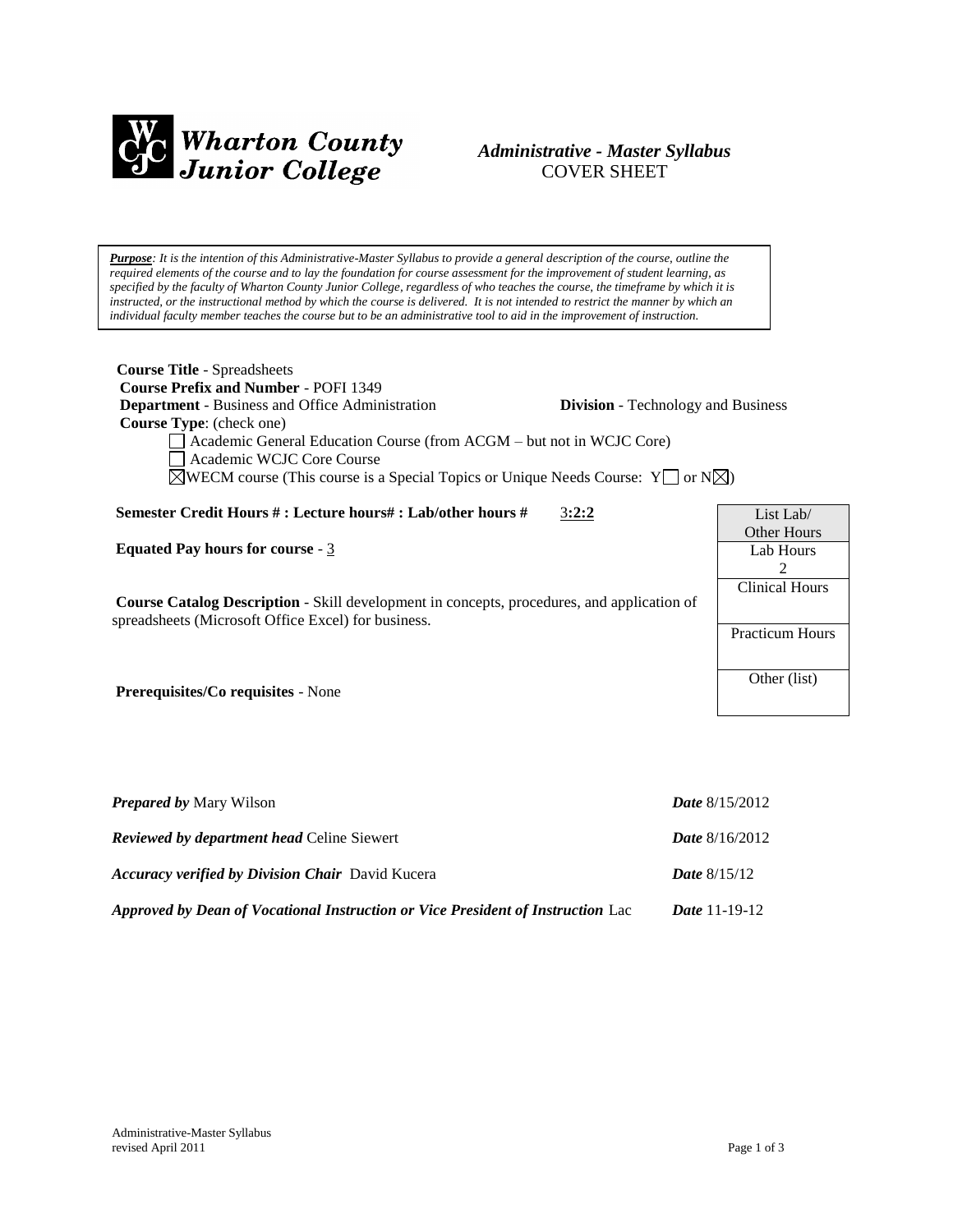

**I. Topical Outline** – Each offering of this course must include the following topics (be sure to include information regarding lab, practicum, clinical or other non-lecture instruction):

*Upon successful completion of this course, the student will use the latest Microsoft Excel software to:*

- Navigate a workbook.
- Open, edit, manage, and print a workbook.
- **Create a workbook, change fonts, enter basic formulas.**
- Use and edit formatting tools.
- Use series and AutoFill.
- Work with cells, columns, rows, and sheets.
- Use templates.
- Work with math, trig, statistical, and date and time functions.
- Use logical and financial functions.<br>■ Use rounding and nesting functions
- Use rounding and nesting functions.
- **Build charts.**
- Use auto shapes, WordArt, and comments.
- Use images, diagrams, and research.
- Work with multiple worksheets.
- **Work with lists.**
- Use worksheet templates.
- **Work with ranges.**
- Work with lookup and reference functions.
- **•** Create worksheet and workbook templates.
- **Work with macros.**

### **II. Course Learning Outcomes**

| <b>Course Learning Outcome</b>                                                              | <b>Method of Assessment</b>                                                                                           |
|---------------------------------------------------------------------------------------------|-----------------------------------------------------------------------------------------------------------------------|
| The student will use basic spreadsheet software<br>functions to produce business documents. | Ninety percent of students will correctly answer at<br>least 70% of the questions on a comprehensive<br>written exam. |

### **III. Required Text(s), Optional Text(s) and/or Materials to be Supplied by Student.**

Required: The latest version of *Microsoft Office Excel: A Lesson Approach* by Kathleen Stewart. McGraw-Hill Publishing.

One flash drive is required for this class to store the daily work and the student data files provided by the publisher. The instructor will provide a test flash drive for the hands-on application tests. The student will need Scantron forms for taking the written tests along with a #2 pencil unless taking the course online.